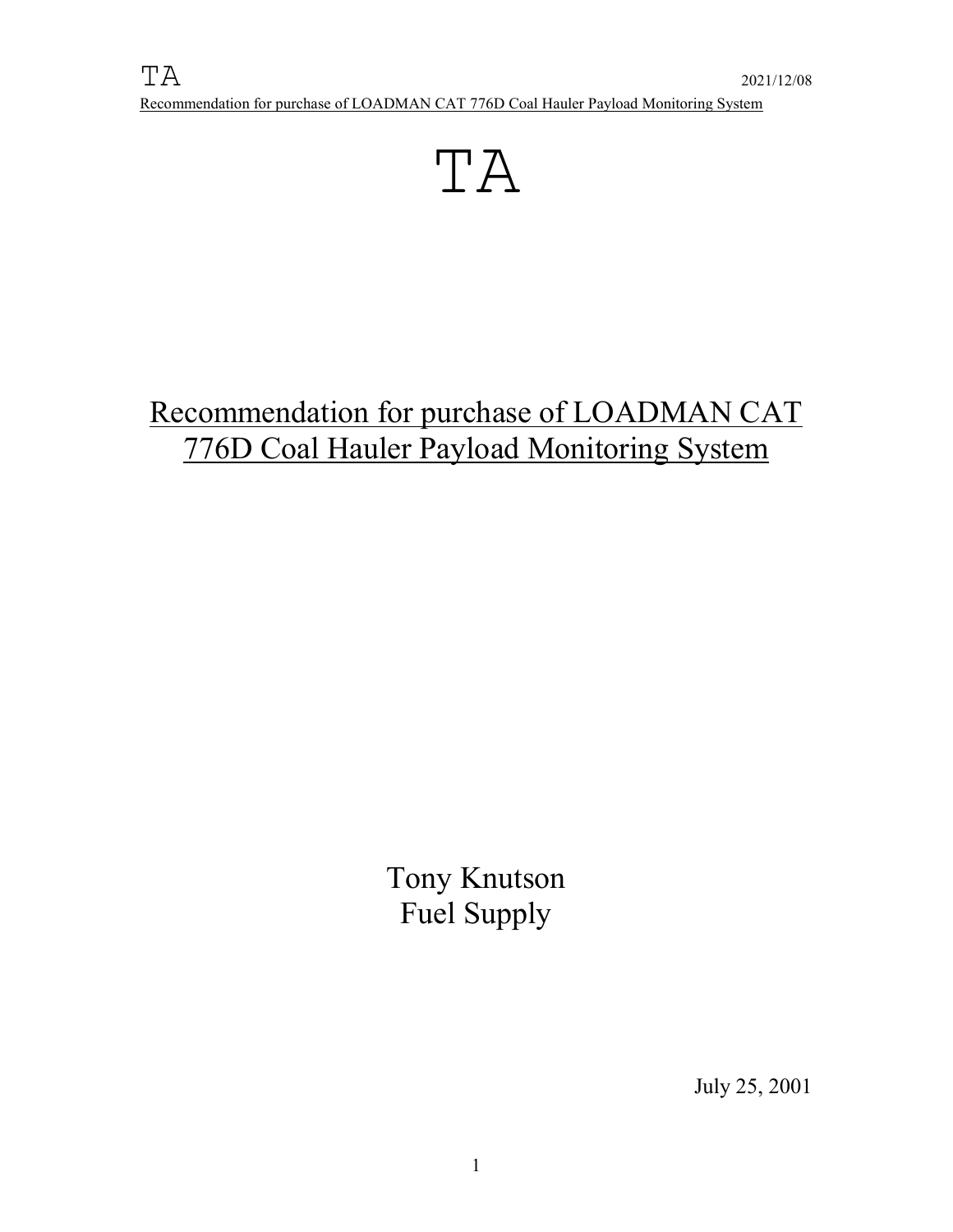### **Executive Summary**

Inconsistent loading of the 776D coal hauler fleet has been the catalyst for reduced productivities and increased failure frequency on wheel group components caused by overloading. The ability to produce repeatable and consistent payloads would help manage these issues. Payload monitoring would offer a solution to the problem of inconsistent loading. The opportunity presented itself to investigate payload monitoring technologies. After researching the marketplace, a promising system was located. The system, involving precise loadcells and a display computer unit, proved itself to be accurate, repeatable and durable enough for a test run. It was determined that one coal hauler would be tested over a month to two month period. Initial results which compared the systems readings to a weigh scale readings saw the payload monitoring system measurements within 1.2% of the scale, on average. The two months of data collection proved the systems ability to collect data that was useful in determining overloading and underloading situations. A wireless display for loaders was also explored. This option helped the loader operator load the trucks more efficiently. Weigh scale comparisons and a month and half of field-testing have proved that the system is an asset and should be purchased for the test coal hauler.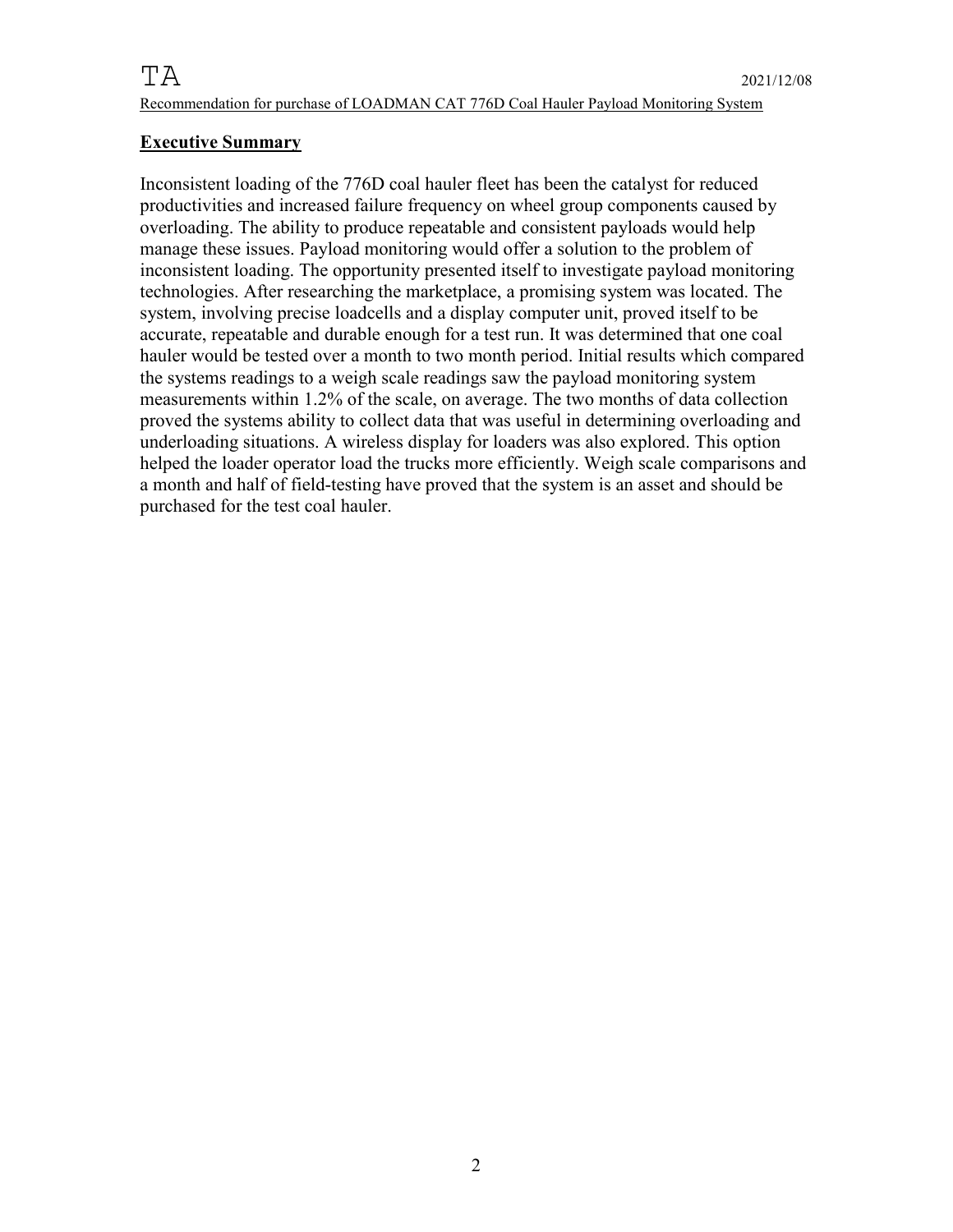## **Introduction**

The Highvale coal hauler fleet has been plagued with inconsistent payloads since its inception. Numerous weigh scale studies have confirmed this fact. Inconsistent payloads cause decreased productivities, premature tire wear, excessive wear on truck components and unnecessary spillage. Overloading is more prevalent especially during the spring when the trucks carry a great deal of mud.

An effective means to monitor payloads would promote more consistent loads, increase productivity, decrease maintenance costs and give management a tool to analysis and evaluate the coal hauler fleet effectiveness.

An opportunity exists to assess new payload monitoring technology available in the marketplace. However, a majority of the payload management systems available for mining vehicles produce large payload variances (in the order of 10 to 15% on the flat) and are not repeatable over the same load.

#### **Discussion**

A new payload monitoring technology offered by Loadman Onboard Weight Management Systems out of Renton, Washington, originally used in logging trucks, refuse trucks and most recently underground mine haul trucks, has provided accuracy and repeatability in terms of load measurement.

Loadman's loadcells provide the measurement and accuracy in the system. They are claiming a 1% accuracy for payload measurement. It was determined that a trial system would be installed on one coal hauler in the fleet and tested over a two month period. The accuracy and applicability for the Highvale mine site would be determined based on the testing.

A wireless data transmittal to the loader operator is also being investigated. Loading units would have the same payload displayed as the truck display unit, which would allow loader operators to fill the trucks more effectively and reduce overloading situations.

### **System Description**

The Loadman payload monitoring system installed on the 776D coal hauler (Unit #5426) consists of four (4) load cells, two (2) digital decoders and a Loadman display unit for the cab plus wiring. The load cell pins replaced the CAT Factory upper suspension strut pins in the drive axle and trailer axle struts. The pins are suitable to support the structure and do not void the warranty of the trucks. The steering axle weight is assumed to be a constant and is calculated by the display unit during calibration. The loadcells, when weight is applied, produces a weak analog signal, which travels to the digital decoder. The signal is amplified and sent to the Loadman display unit, which acts as the brain of the system. The display unit has been customized to show tonnes.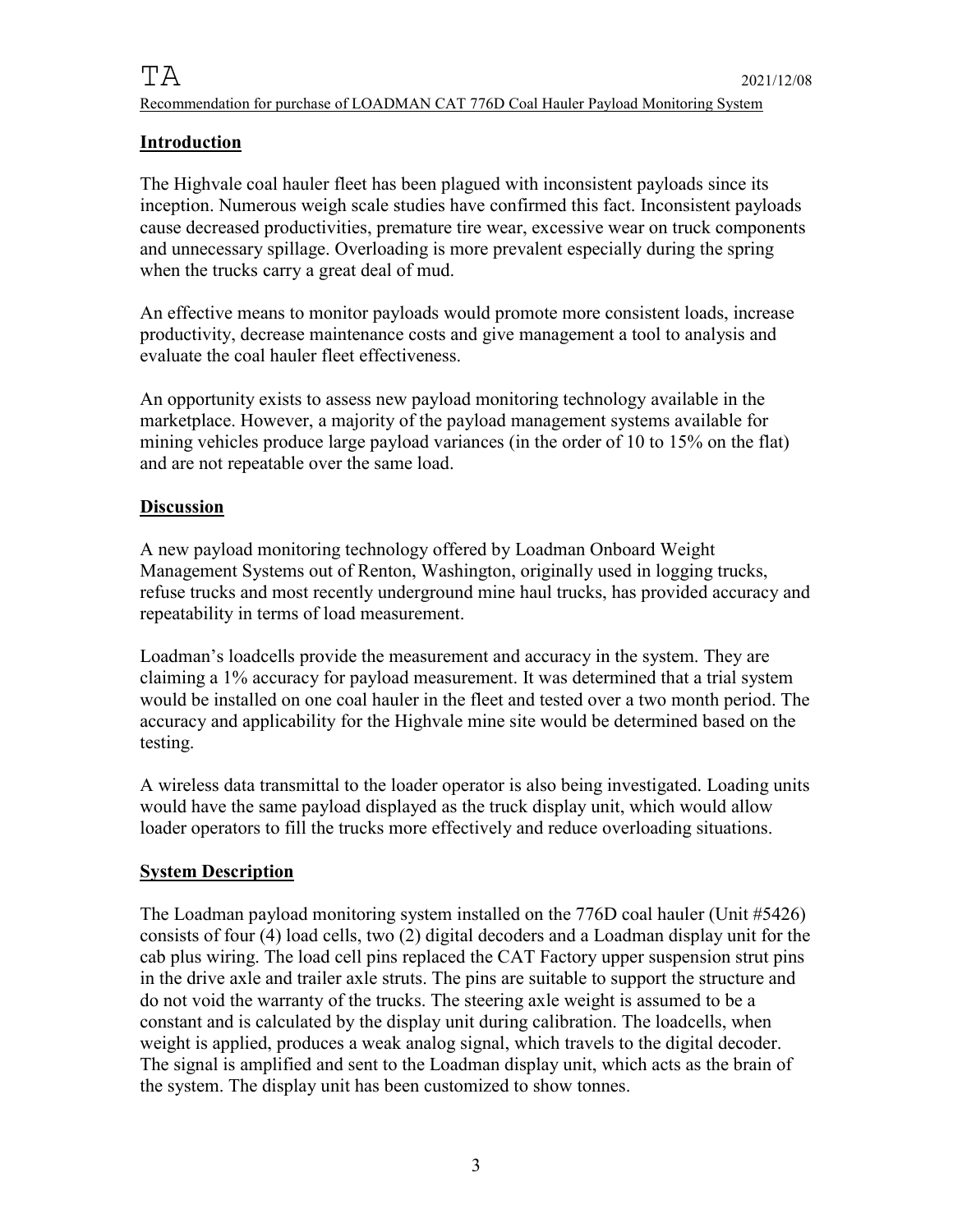Load information data is recorded into the display unit through a button on a RS232 type "punch box" connection located on the passenger side dash. The operator simply presses the record button when (s) he reaches the appropriate load weight. The display unit has the ability to store months of data. Data, consisting of time of load and payload, can be downloaded onto a laptop by the Loadman Fleet management software where it can be exported into Microsoft Excel or other programs such as Access

The wireless unit was installed on 1337 Shovel for the test duration. The Loadman system on the loader unit consists of a display unit, a wireless receiver which is attached to the window and wiring to a 12V power source. The operator turns the power onto the unit and when a truck approaches the loader, a wireless signal is picked and displayed in the loader cab. In the event of the whole fleet being outfitted with payload systems, each truck will offer a unique signal identifier for uninterrupted wireless transmission.

### **Installation**

Installation of the system was undertaken over a two-day period. Luscar personnel (one maintenance man and one electrician) completed the install with supervision from Loadman representatives. The display unit was installed in the upper right-hand corner of the cab. This allows the driver to look back at loading while watching the display unit. All wiring has been covered with a protective sheath or is protected in the body of the tractor or trailer.

Calibration requires an onsite scale. Minimal training is required for future calibrations. Tare weights were determined with a clean empty truck and entered into the system via the Loadman display unit. Payload display is available in "NET" or "GROSS". A loaded truck weight, by axle, was measured on the scale to determine a known weight. These numbers were entered into the display unit. The calibration is basically complete. Calibration is rarely if ever needed, as the system should not drift.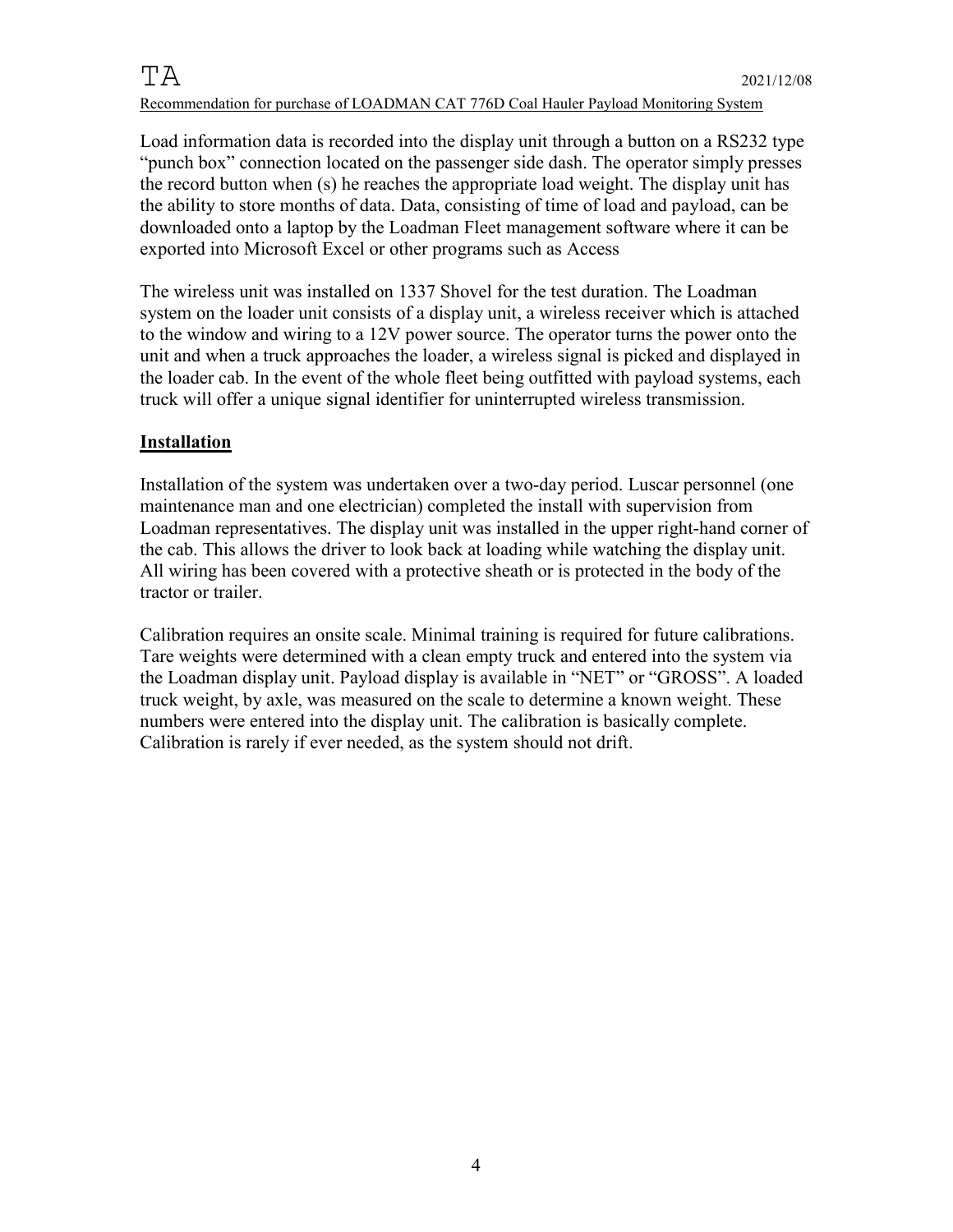

## Front Drive Axle Loadcell during Installation

## **Kal Tire Scale Comparison**

On May 2-4, 2001, Kal-Tire out of Kamloops was on site with a weigh scale system. Payloads by axle were weighed with the scale system and compared with axle payloads generated by the Loadman system.

Over the course of the two days, seven loads were compared. On May 3, Unit 5426 went down all day with a damaged turbo. The table below illustrates the results achieved by the Loadman system versus the weigh scale:

|       |                                  | <b>Kal-Tire</b> |       | LoadMan Difference Difference | %     |
|-------|----------------------------------|-----------------|-------|-------------------------------|-------|
| 10:35 |                                  | 150.4           | 147.9 | 2.5                           | 1.65% |
| 11:03 | 04-May-01 2 SEAM COAL 993 LOADER | 171.8           | 168.4 | 3.4                           | 2.00% |
| 11:45 | 04-May-01 2 SEAM COAL 994 LOADER | 157.0           | 157.8 | 0.8                           | 0.53% |
| 12:12 | 04-May-01 2 SEAM COAL 995 LOADER | 159.6           | 156.8 | 2.8                           | 1.75% |
| 12:40 | 04-May-01 2 SEAM COAL 996 LOADER | 154.7           | 154.1 | 0.6                           | 0.39% |
| 13:27 | 04-May-01 2 SEAM COAL 997 LOADER | 162.2           | 164.7 | 2.5                           | 1.55% |
| 14:13 | 04-May-01 2 SEAM COAL 998 LOADER | 162.1           | 161.6 | 0.5                           | 0.30% |
|       |                                  |                 |       |                               | 1.17% |

May 2-4, 2001 Kal-Tire Weigh Scale readings as compared to Loadman readings

Based on the above results, the accuracy of the Loadman system is exceptional considering the weigh scale system is accurate to 2% while Loadman is offering 1% accuracy.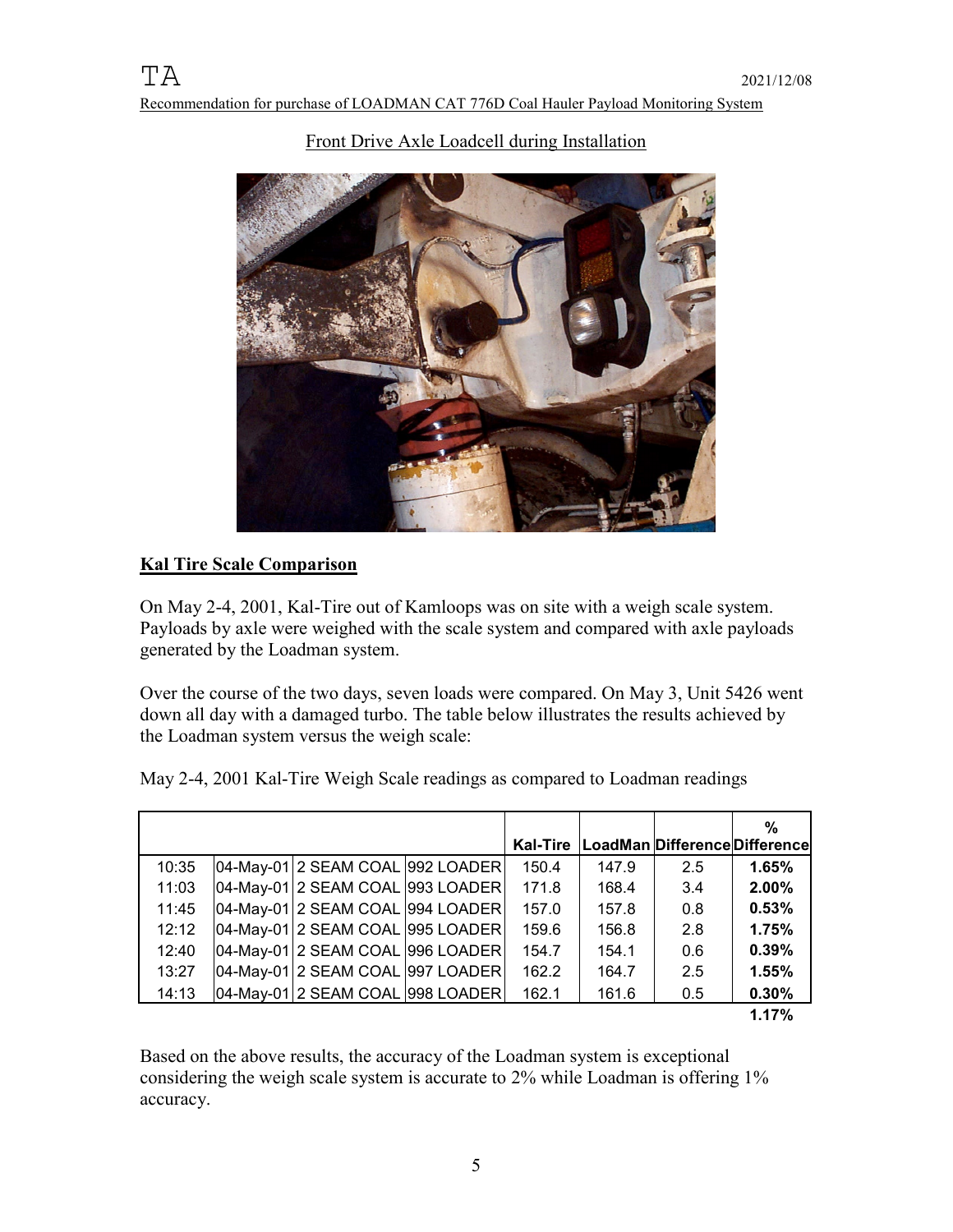### **Field Observations**

The Loadman system was easy to operate and reliable. Operation of the system involved turning the power on at the display unit and pressing the record button after each load.

The tonnage on the display shifted around between 0.1 and 0.3 tonnes when stationary and about 10 tonnes when at full speed on the haulroad. This was due to the shifting of mass from loadcell to loadcell as the vehicle moved. Loading on flats produced excellent repeatability from loading area compared to at the hopper. Variances were noticed when loading occurred on an angle. The difference on an  $8^\circ$  grade, for example, was approximately 10 tonnes or 9%. Loading occurs on extreme slopes approximately 20% of the time. Similar variances (7% to 10%) are encountered by other manufacturer's systems when measuring payloads on the flat.

A barcode system was also tested. This system allowed the driver, with the aid of a hand held scanner, to scan in a product type (i.e. seam 6 or 4 seam parting) and a location (i.e. Pit 06 or Sundance 5/6) into the display unit and track each load by these parameters. Based on observations and conversations, this technology has not been ruggedized enough to be applicable in the mining industry.

Data download was accomplished easily. A laptop was attached to the display unit via a serial cable with data dumping occurring through the Loadman fleet management software. Other methods of data retrieval are available such as the potential to download using cell phones or using a smartalker toolkit (about the size of a package of cigerretes that plugs into the display unit thus eliminating the bulky laptop.

The table below summarizes the data collected from May  $14<sup>th</sup>$ , 2001 to June  $27<sup>th</sup>$ , 2001:

| Gross<br>Payload | Gross<br>Payload | Gross<br>Payload | Gross<br>Payload |
|------------------|------------------|------------------|------------------|
| Range (t)        | Frequency        | Range (t)        | Frequency        |
| 240.00           | 6                | 278.00           | 15               |
| 250.00           | 9                | 280.00           | 15               |
| 260.00           | 41               | 282.00           | 10               |
| 262.00           | 10               | 284.00           | 11               |
| 264.00           | 23               | 286.00           | 7                |
| 266.00           | 26               | 288.00           | 8                |
| 268.00           | 18               | 290.00           | 3                |
| 270.00           | 24               | 295.00           | 4                |
| 272.00           | 21               | 300.00           | 3                |
| 274.00           | 27               | More             | 2                |
| 276.00           | 28               | Total            | 311              |

Frequency Chart of Payloads, as recorded by Loadman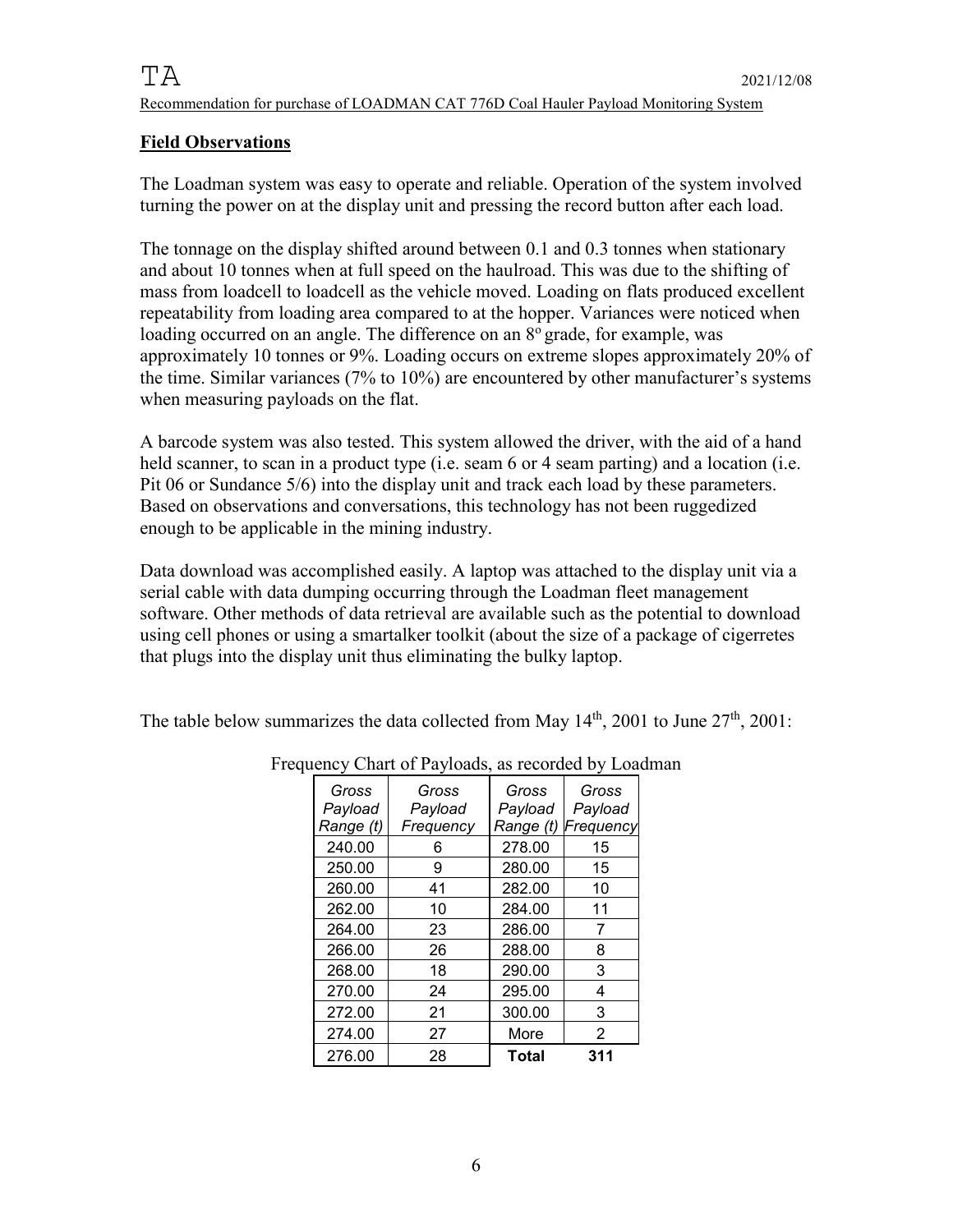• Raw data from the collection period and a histogram are attached as appendices.

| Average            | 269.38 |
|--------------------|--------|
| Optimal Payload    | 272.00 |
| Max                | 304.12 |
| Min                | 214.52 |
| Standard Deviation | 37.18  |

#### **\*\*\*NOTE\*\*\* A tare weight of 116.72 is assumed, based on weigh scale tests completed May 2, 2001**

Based on the data displayed above and in the appendices, loading can best be described as inconsistent. The average is slightly below the optimal gross payload. Overloading past the break test limit occurred in 133 of the 311 loads or 42.8% of the loads. Underloading, assuming an acceptable gross payload is within 3 tonnes, occurred in 133 of the 311 loads or 42.8% of the loads. Optimal loading (270-272 tonnes) occurred 45 of the 311 loads or 14.4% of the loads.

## **Cost**

The cost of the Loadman system for one (1) coal hauler is as follows:

|           | • Loadman System-Loadcells, load decoders and wiring | \$23,373.21 |
|-----------|------------------------------------------------------|-------------|
|           | • Metric Display Unit                                | \$4,544.59  |
|           | • Wiring Harness and Overload Relay                  | \$489.55    |
| $\bullet$ | Smarttalker Data Management Software                 | \$6,993.56  |
|           |                                                      | \$35,400.91 |
|           | $+$ GST                                              | \$2,478.06  |
|           |                                                      | \$37,878.97 |

The Smartalker Data Management Software purchase is a software license purchase and is a one-time purchase. Future systems will cost **\$30,395.86** per coal hauler.

The cost of the wireless system for a loader is as follows:

| • Wireless Metric Display Unit      |         | \$4,544.59 |
|-------------------------------------|---------|------------|
| • Wiring Harness and Overload Relay |         | \$489.55   |
|                                     |         | \$5,034.14 |
|                                     | $+$ GST | \$352.39   |
|                                     |         | \$5,386.53 |

The total cost to equip the entire coal hauler fleet and all loading units is as follows:

| Nine (9) Loadman Systems                               | \$210,358.89 |
|--------------------------------------------------------|--------------|
| Metric Display Unit (9 for haulers $\&$ 5 for loaders) | \$63,624.26  |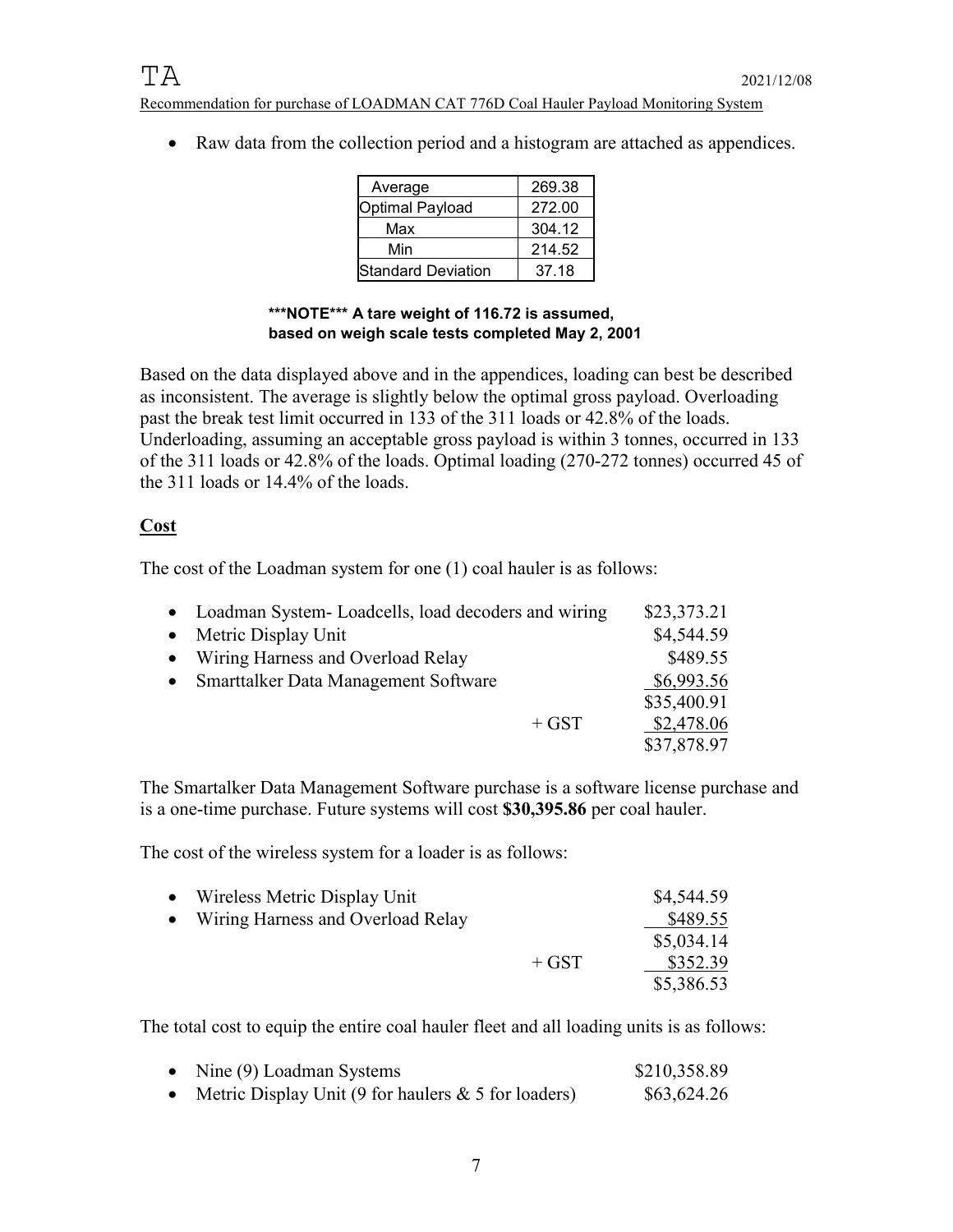| • Wiring Harness and Overload Relay    |         | \$6,853.70   |
|----------------------------------------|---------|--------------|
| • Smarttalker Data Management Software |         | \$6,993.56   |
|                                        |         | \$287,830.41 |
|                                        | $+$ GST | \$20,148.53  |
|                                        |         | \$307,978.94 |

## **Recommendation**

It is recommended that Fuel Supply purchase the trial system with the following components and further investigate the potential for additional systems. Additional testing will encompass cold weather operation, load cell drift potential and overall operational stability.

It is also recommended that Fuel Supply immediately investigate the Loadman system for the ash hauler fleet as the trucks provide an excellent platform for the system as loading always occurs on the flat. The systems accuracy when measuring on flat ground will provide excellent payload results, which will translate into consistent loading of the trucks. Loadman has indicated that the ash hauler design would allow for a system to be installed with the ease of the coal hauler setup.

The system will allow Fuel Supply and Luscar to monitor current loads on a monthly basis. Management will be able to examine payload distributions and determine if underloading or overloading is occurring and the overall load distribution by truck. The addition of a display unit in the cab of the loading units will also promote repeatable loading of the coal hauler units. Loader operators will be able see the same display as the truck unit.

The system will integrate into any future mine management system such as Modular or Mine Star. These mine management systems rely on the fact that the hauling units have a payload system to interact with. Due to Loadman's use of an RS232 connection, the system will integrate easily.